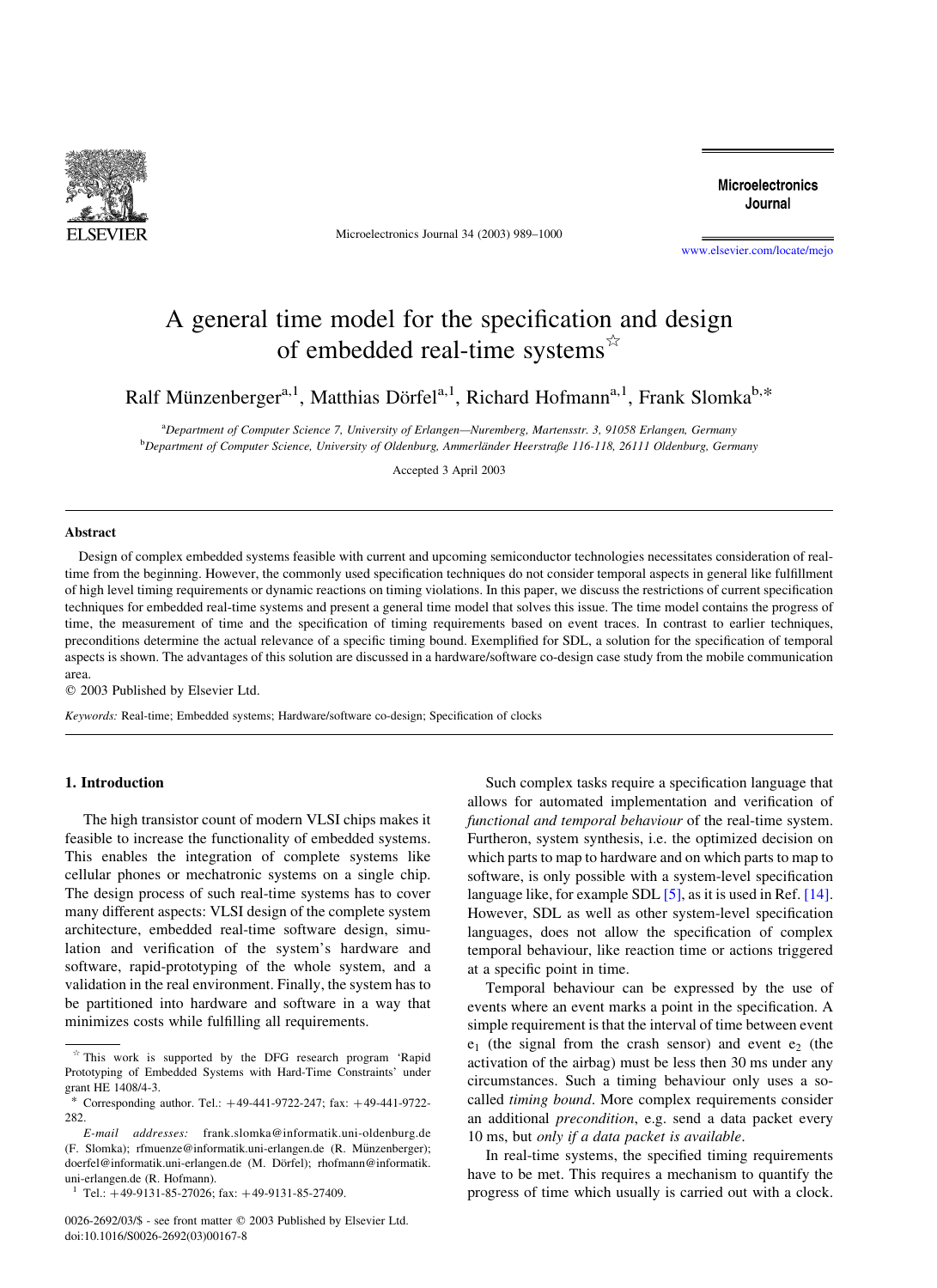As with all physical measuring instruments, the parameters of a clock deviate from their ideal values. The most important ones are drift, granularity and offset, and may vary with time. So, a specification technique should allow for specifying the parameters of the clock device, especially in a real-time environment.

Modern communication systems like GSM or UMTS even amplify time related design problems. Since they consist of several devices (the mobiles and the base station) they also implement several clocks. Even if these clocks are driven by crystal oscillators from the same production charge, they are not exactly the same. A specification technique that claims to be usable for real-time systems must allow to specify all necessary parameters of the clocks used. An alternative would be to support the designer in deciding how good the synchronization scheme needs to be in order to keep the different mobiles synchronized.

Reliable system design requires reproducible results for the major system properties. Thus, the properties of clocks for measuring time has to be specified with the same precision as the quality of voltage meters. All the related issues can only be handled with an adequate model of time that we present in Section 3. An overview of the possibilities of specification techniques currently used in the area of realtime systems with respect to their model of time is given in Section 2. Specific examples of how to integrate the presented time model in these specification techniques is shown in Section 4. Section 5 finally presents an application example of a large DECT fixed part to prove the usability of the formal time model.

#### 2. Time in specification techniques

Several languages are being used for system modelling; some of them even have been extended for real-time systems. Though most of them are able to *implement* a realtime system, not all of them are really useful to *specify* the complex timing behaviour of the system.

Statecharts [\[6\]](#page--1-0) allows the functional behaviour to be specified in a hierarchical order of concurrent finite state machines with synchronous communication. With the language construct *timeout* that controls state transitions, a simple temporal behaviour can be realized, but the specification of a timing requirement is not possible. Even the maximum allowed delay for a chain of state transitions cannot be specified in a formal way within the notation.

In the Specification and Description Language SDL [\[5\]](#page--1-0), a system is composed of extended finite state machines that asynchronously communicate with each other via so-called signals. Activities related to time can be expressed by the timer construct. This is sufficient for timeout mechanisms, used in communication protocols. However, due to timer signals being treated like any other signals, real-time requirements cannot be formulated. SDL\* [\[9\],](#page--1-0) an extension of SDL, was designed in order to express further non-functional aspects like resource restrictions, cost constraints, mapping directives or timing requirements. In SDL\*, only simple timing requirements can be given using events in the execution of the system.

Beside the specification languages mentioned before, techniques for specifying constraints on the temporal behaviour of systems exist. The time constraint language  $TimeC [8]$  $TimeC [8]$  is targeted at the control of code generation from C code by use of instruction level parallelism. With the extensions introduced by TimeC, timing requirements can be specified based on events. In Ref. [\[12\]](#page--1-0) the TimeC concept was integrated into the specification language Esterel where it is used for automated validation. The time constrained event language TCEL [\[3\]](#page--1-0) allows the specification of timing constraints in a structured manner, i.e. it is closely related with the structural constructs of modern programming languages. The expressiveness of both, TimeC and TCEL, is restricted to timing requirements that we call optional: timing requirements are formulated between pairs of events, if one of them is missing the timing requirement still appears as valid although actually the error of a missing event obscured the error of a timing violation.

The real time logic introduced by Mok et al. [\[7\]](#page--1-0) can express a superset of the timing requirements possible with TimeC and TCEL, i.e. it also allows to specify requirements that we call mandatory: it is possible to specify that an event has to occur and when it has to occur.

All of the techniques discussed before lack an important feature: they cannot express complex preconditions like sequences of events that have to occur before a time constraint is considered relevant. None of them also considers the properties of existing clocks like drift and offset or the existence of multiple clocks as needed for a system comprising several distributed subsystems, e.g. a wireless communication system like GSM or UMTS.

## 3. Time model

Adding time to SDL as well as to any other event-oriented approach requires the association of time values with events. This section addresses the basic semantics of time and clocks related to the events happening in the system specified. The semantics is based on a mathematical model that describes the relation between time and real physical clocks in an abstract and formal way. This model will later be used for the extentions of specification languages like SDL.

### 3.1. Real-time and clocks

The measured value  $C(t)$  of an event happening at time t is called the reading of the clock. In the following, mathematical models of clocks with different properties shown in [Fig. 1](#page--1-0) are discussed in detail.

An ideal clock  $C_i(t) \in \mathbb{R}$  shows the physical value without any deviation. It is defined by a linear function of